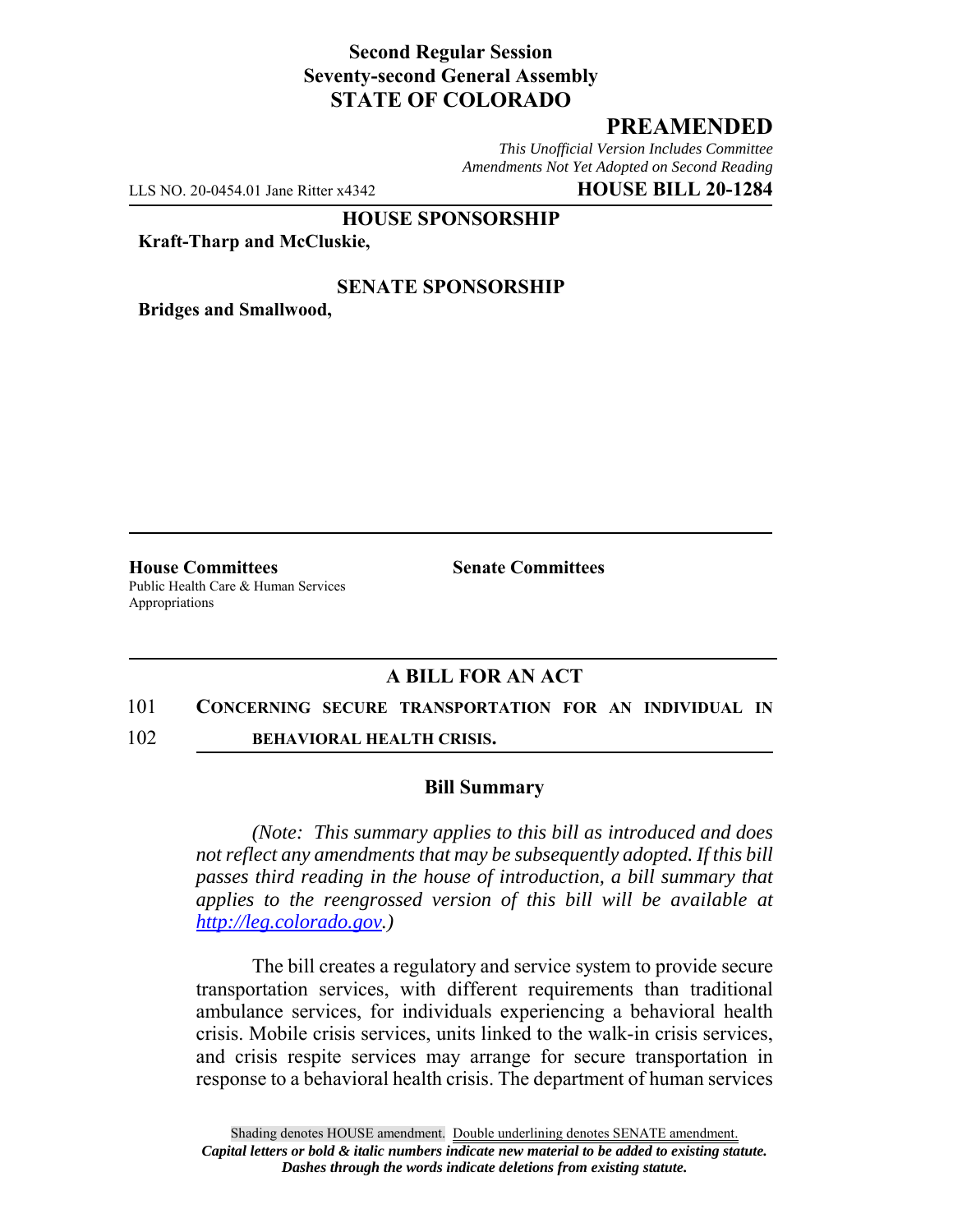shall allow for the development of secure transportation alternatives.

The board of county commissioners of the county in which the secure transportation service is based (commissioners) shall issue a license to an entity (licensee), valid for one year, that provides secure transportation services if the minimum requirements set by rule by the state board of health are met or exceeded. The commissioners shall also issue operating permits, valid for 12 months following issuance, to each vehicle operated by the licensee. A fee may be charged for each license to reflect the direct and indirect costs to the applicable county in implementing secure transportation services licensure. The state board of health is given authority to promulgate rules concerning secure transportation licensure.

The department of health care policy and financing is directed to create and implement a secure transportation benefit on or before January 1, 2022.

Language is added to exempt secure transportation services from regulation under the public utilities commission.

1 *Be it enacted by the General Assembly of the State of Colorado:*

2 **SECTION 1.** In Colorado Revised Statutes, 25-3.5-103, **add**

3 (3.3), (8.1), and (11.4) as follows:

4 **25-3.5-103. Definitions.** As used in this article 3.5, unless the 5 context otherwise requires:

6 (3.3) "BEHAVIORAL HEALTH" HAS THE SAME MEANING AS SET 7 FORTH IN SECTION 25-27.6-102 (4).

 (8.1) "EMERGENCY MEDICAL SERVICES FACILITY" MEANS A 9 FACILITY LICENSED PURSUANT TO PART 1 OF ARTICLE 3 OF THIS TITLE 25, LICENSED PURSUANT TO SECTION 25-1.5-103, OR ANY OTHER LICENSED OR CERTIFIED FACILITY THAT PROVIDES EMERGENCY MEDICAL SERVICES.

 (11.4) (a) "SECURE TRANSPORTATION" OR "SECURE TRANSPORTATION SERVICES" MEANS URGENT TRANSPORTATION SERVICES PROVIDED TO INDIVIDUALS EXPERIENCING A BEHAVIORAL HEALTH CRISIS. 15

16 (b) SECURE TRANSPORTATION INCLUDES: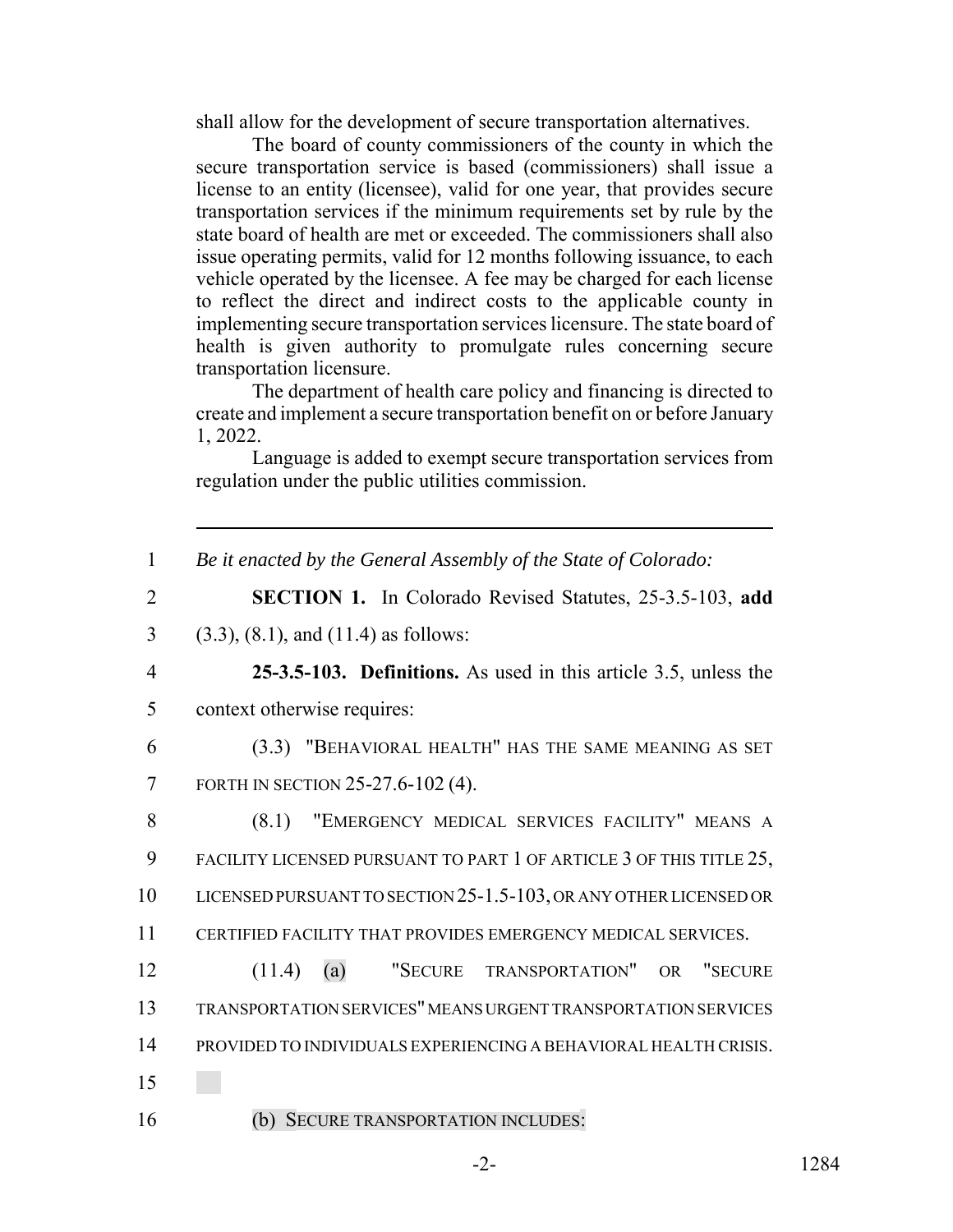(I) FOR AN INDIVIDUAL BEING TRANSPORTED PURSUANT TO SECTION 27-65-103 OR 27-65-105 (1), TRANSPORTATION FROM THE COMMUNITY TO A FACILITY DESIGNATED BY THE EXECUTIVE DIRECTOR OF THE DEPARTMENT OF HUMAN SERVICES FOR TREATMENT AND EVALUATION 5 PURSUANT TO ARTICLE 65 OF TITLE 27;

 (II) FOR AN INDIVIDUAL IN NEED OF SERVICES PURSUANT TO ARTICLES 81 AND 82 OF TITLE 27, TRANSPORTATION FROM ANY LOCATION TO AN APPROVED TREATMENT FACILITY, AS DESCRIBED IN SECTIONS 27-81-106 AND 27-82-103, OR A WALK-IN CRISIS CENTER THAT IS OPERATING AS PART OF THE BEHAVIORAL HEALTH CRISIS RESPONSE SYSTEM;

**(III)** FOR AN INDIVIDUAL WHO IS RECEIVING TRANSPORTATION ACROSS LEVELS OF CARE OR TO A HIGHER LEVEL OF CARE, TRANSPORTATION BETWEEN ANY OF THE FOLLOWING TYPES OF FACILITIES:

(A) AN EMERGENCY MEDICAL SERVICES FACILITY;

 (B) A FACILITY DESIGNATED BY THE EXECUTIVE DIRECTOR OF THE DEPARTMENT OF HUMAN SERVICES FOR TREATMENT AND EVALUATION 18 PURSUANT TO ARTICLE 65 OF TITLE 27;

 (C) AN APPROVED TREATMENT FACILITY, AS DESCRIBED IN SECTIONS 27-81-106 AND 27-82-103; OR

 (D) A WALK-IN CRISIS CENTER THAT IS OPERATING AS PART OF THE BEHAVIORAL HEALTH CRISIS RESPONSE SYSTEM.

 (c) SECURE TRANSPORTATION DOES NOT INCLUDE URGENT TRANSPORTATION SERVICES PROVIDED BY LAW ENFORCEMENT TO INDIVIDUALS EXPERIENCING A BEHAVIORAL HEALTH CRISIS; EXCEPT THAT A NON-LAW ENFORCEMENT MEMBER OF A CO-RESPONDER TEAM WHO HOLDS A VALID LICENSE FOR SECURE TRANSPORTATION BY THE COUNTY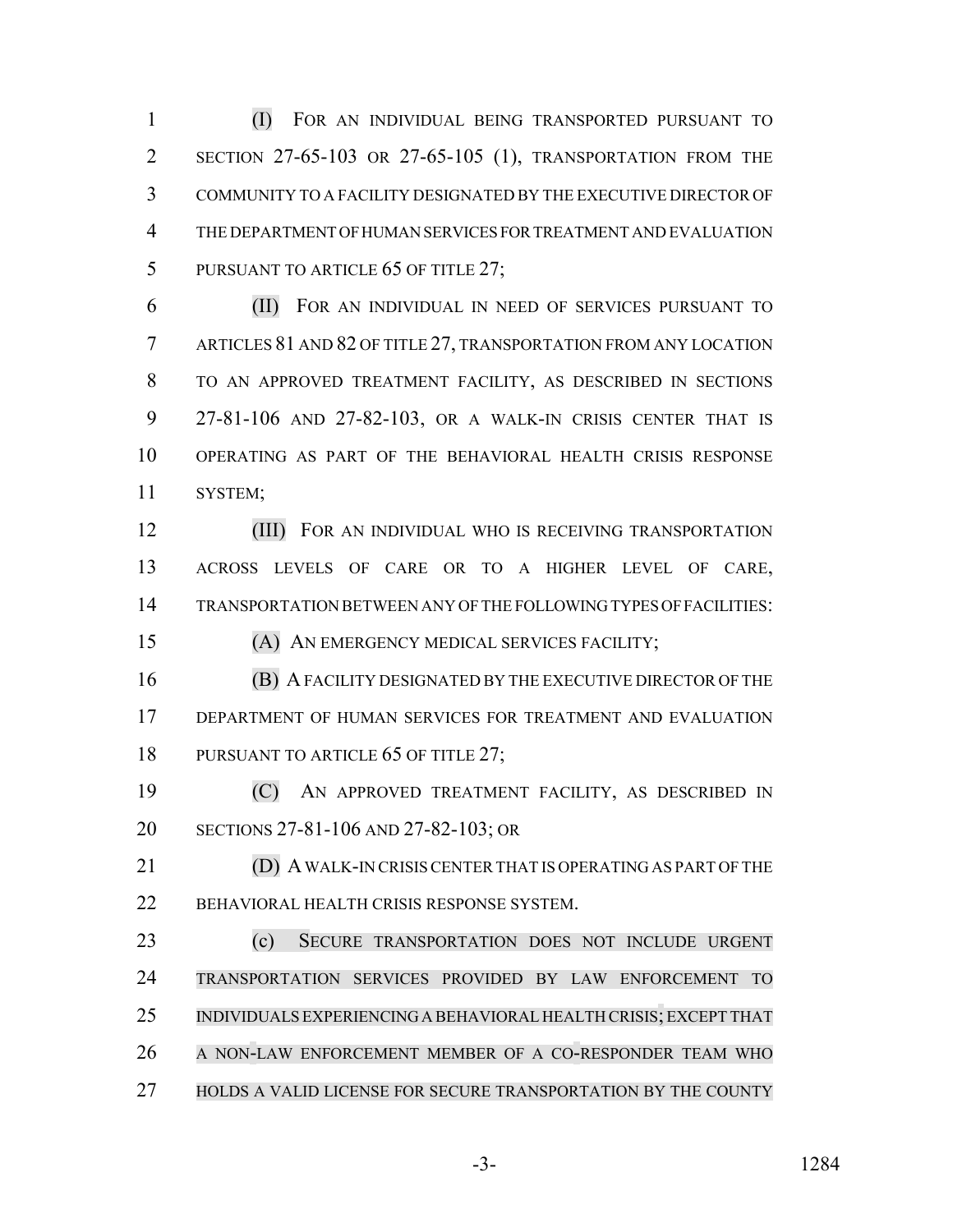IN WHICH THE SECURE TRANSPORTATION ORIGINATES, IN A VEHICLE WITH A VALID PERMIT ISSUED BY THE COUNTY IN WHICH THE SECURE TRANSPORTATION ORIGINATES AND WHICH MEETS THE MINIMUM REQUIREMENTS FOR SECURE TRANSPORTATION ESTABLISHED BY RULE PURSUANT TO SECTION 25-3.5-311, MAY PROVIDE URGENT SECURE TRANSPORTATION SERVICES.

 **SECTION 2.** In Colorado Revised Statutes, **add** 25-3.5-309, 8 25-3.5-310, and 25-3.5-311 as follows:

 **25-3.5-309. Secure transportation - license required - fees - exceptions.** (1) (a) AFTER JANUARY 1, 2022, AN ENTITY SHALL NOT PROVIDE PUBLIC OR PRIVATE SECURE TRANSPORTATION SERVICES, AS 12 DEFINED IN SECTION 25-3.5-103 (11.4), IN THIS STATE UNLESS THAT ENTITY HOLDS A VALID LICENSE ISSUED BY THE BOARD OF COUNTY COMMISSIONERS OF THE COUNTY IN WHICH THE SECURE TRANSPORTATION 15 SERVICE IS BASED; EXCEPT THAT ENTITIES DESCRIBED IN SUBSECTION (2) OF THIS SECTION MAY PROVIDE SECURE TRANSPORTATION SERVICES WHEN NECESSARY.

 (b) LICENSES, PERMITS, AND RENEWALS ISSUED PURSUANT TO THIS SECTION AND SECTION 25-3.5-310 REQUIRE A FEE IN AN AMOUNT TO BE DETERMINED BY THE BOARD OF COUNTY COMMISSIONERS OF THE COUNTY 21 IN WHICH THE SECURE TRANSPORTATION SERVICE IS BASED TO REFLECT THE DIRECT AND INDIRECT COSTS INCURRED BY THE COUNTY IN IMPLEMENTING LICENSES FOR SECURE TRANSPORTATION.

 (2) AMBULANCE AGENCIES, TRANSPORTATION SERVICES PROVIDED BY THE MENTAL HEALTH INSTITUTES WITHIN THE STATE DEPARTMENT OF HUMAN SERVICES, EMERGENCY SERVICE PATROL ESTABLISHED PURSUANT TO SECTION 27-81-115, AND LAW ENFORCEMENT MAY PROVIDE SECURE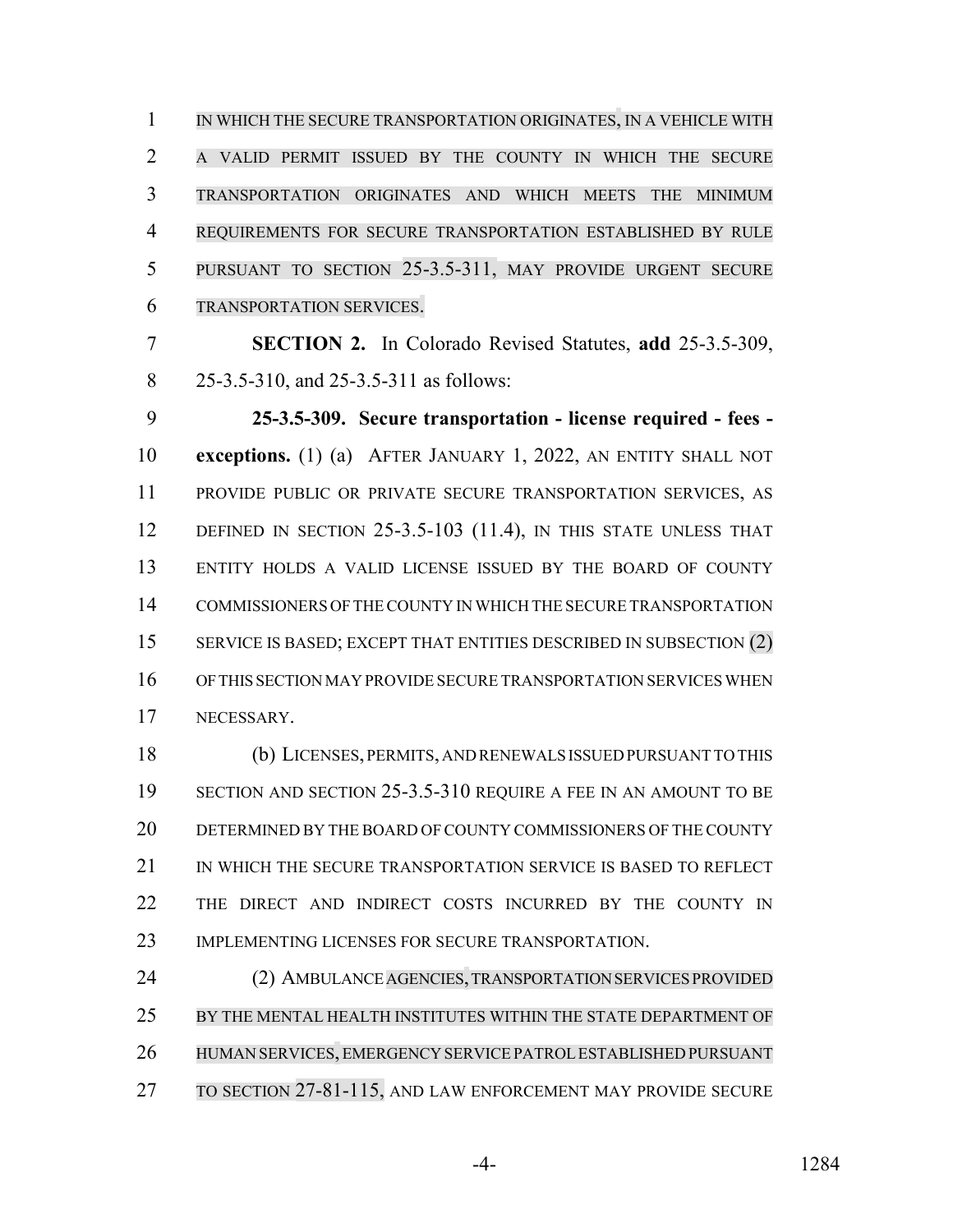TRANSPORTATION SERVICES TO AN INDIVIDUAL IN NEED OF URGENT BEHAVIORAL HEALTH CARE.

 (3) EACH VEHICLE OPERATED BY A SECURE TRANSPORTATION LICENSEE MUST BE ISSUED A SEPARATE PERMIT BY THE BOARD OF COUNTY COMMISSIONERS OF THE COUNTY IN WHICH THE SECURE TRANSPORTATION SERVICE IS BASED UPON POSITIVE REVIEW PURSUANT TO SECTION 25-3.5-310.

 **25-3.5-310. Secure transportation - issuance of licenses and permits - term - requirements.** (1) (a) AFTER RECEIPT OF AN ORIGINAL APPLICATION FOR A LICENSE TO PROVIDE PUBLIC OR PRIVATE SECURE TRANSPORTATION SERVICES, THE BOARD OF COUNTY COMMISSIONERS OF THE COUNTY IN WHICH THE SECURE TRANSPORTATION SERVICE IS BASED SHALL REVIEW THE APPLICATION, THE APPLICANT'S RECORD, AND THE APPLICANT'S EQUIPMENT, AS WELL AS THE APPLICANT'S TRAINING AND OPERATING PROCEDURES. IN ORDER TO BE APPROVED FOR A LICENSE, THE APPLICANT MUST PROVIDE EVIDENCE THAT THE APPLICANT'S EQUIPMENT AND TRAINING AND OPERATING PROCEDURES MEET OR EXCEED THE MINIMUM REQUIREMENTS ESTABLISHED BY THE STATE BOARD OF HEALTH PURSUANT TO SECTION 25-3.5-311. THE BOARD OF COUNTY COMMISSIONERS OF ANY COUNTY MAY IMPOSE, BY RESOLUTION, ADDITIONAL REQUIREMENTS FOR SECURE TRANSPORTATION THAT IS BASED 22 IN THAT COUNTY.

 (b) IF AN APPLICANT IS APPROVED PURSUANT TO SUBSECTION (1)(a) OF THIS SECTION, THE BOARD OF COUNTY COMMISSIONERS OF THE COUNTY IN WHICH THE SECURE TRANSPORTATION SERVICE IS BASED SHALL ISSUE A LICENSE, VALID FOR THREE YEARS, TO THE APPLICANT TO PROVIDE SECURE TRANSPORTATION SERVICES. THE BOARD OF COUNTY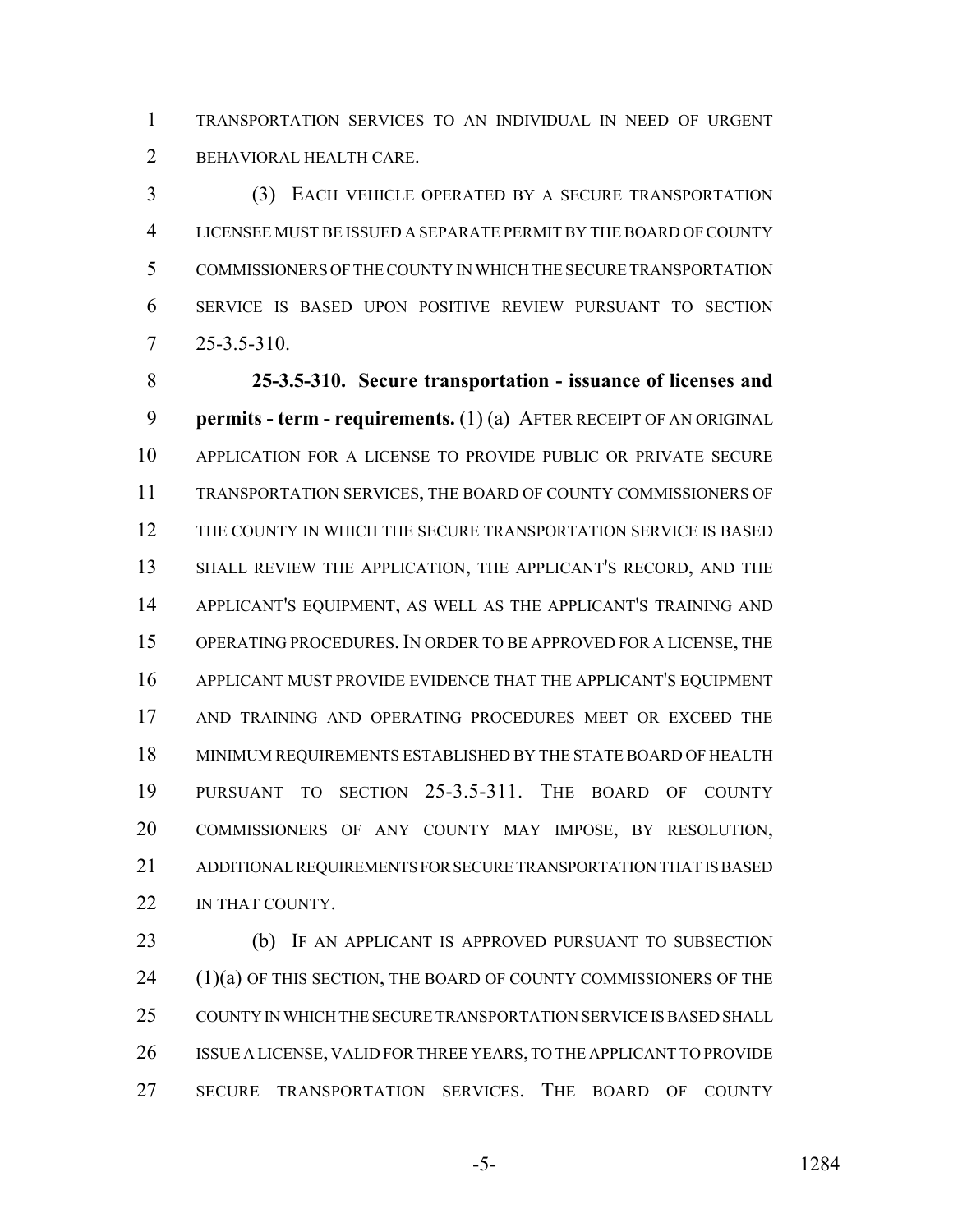COMMISSIONERS OF THE COUNTY IN WHICH THE SECURE TRANSPORTATION SERVICE IS BASED SHALL ALSO ISSUE A PERMIT, VALID FOR TWELVE MONTHS AFTER THE DATE OF ISSUANCE, FOR EACH VEHICLE USED BY THE LICENSEE IF THE VEHICLES AND EQUIPMENT MEET OR EXCEED THE MINIMUM REQUIREMENTS ESTABLISHED BY THE STATE BOARD OF HEALTH PURSUANT TO SECTION 25-3.5-311.

 (2) ANY LICENSE OR PERMIT ISSUED PURSUANT TO THIS SECTION, UNLESS REVOKED BY THE BOARD OF COUNTY COMMISSIONERS OF THE COUNTY IN WHICH THE SECURE TRANSPORTATION SERVICE IS BASED, MAY BE RENEWED BY FILING AN APPLICATION, AS APPLICABLE FOR AN ORIGINAL LICENSE OR PERMIT. APPLICATIONS FOR PERMIT RENEWAL MUST BE FILED 12 ANNUALLY, BUT NOT LESS THAN THIRTY DAYS BEFORE THE DATE THE PERMIT EXPIRES.

 (3) A LICENSEE OR PERMIT HOLDER SHALL NOT SELL, ASSIGN, OR OTHERWISE TRANSFER A LICENSE OR PERMIT ISSUED PURSUANT TO THIS SECTION.

 **25-3.5-311. Secure transportation - rules.** (1) THE STATE BOARD OF HEALTH SHALL ADOPT RULES ESTABLISHING THE MINIMUM REQUIREMENTS FOR SECURE TRANSPORTATION SERVICES LICENSING, 20 INCLUDING BUT NOT LIMITED TO:

(a) STAFFING REQUIREMENTS FOR VEHICLES;

 (b) STAFF TRAINING REQUIREMENTS, INCLUDING VERBAL DE-ESCALATION AND TRAUMA-INFORMED CARE;

**(c) OPERATING PROCEDURES, INCLUDING CIRCUMSTANCES WHEN** INDIVIDUAL PHYSICAL RESTRAINT IS ALLOWED;

26 (d) QUALITY IMPROVEMENT AND THE PROCESS USED TO INVESTIGATE COMPLAINTS AGAINST A LICENSEE;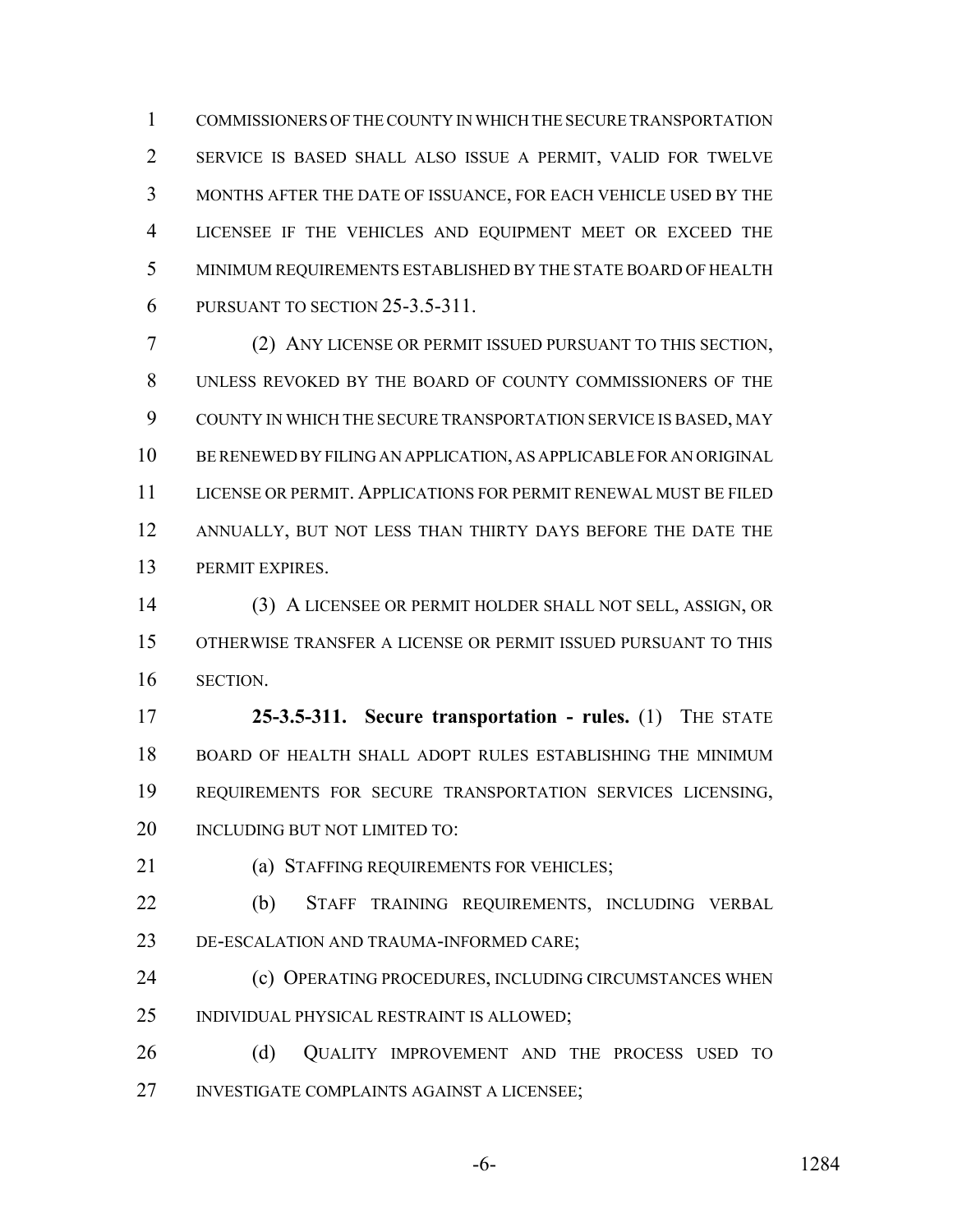(e) DATA COLLECTION AND REPORTING TO THE DEPARTMENT BY A LICENSEE;

(f) CLINICAL AND MEDICAL STANDARDS AND PROCEDURES;

- (g) THE CIRCUMSTANCES UNDER WHICH AN INDIVIDUAL MAY BE TRANSPORTED; AND
- (h) CRITERIA FOR PICKUP.

 **SECTION 3.** In Colorado Revised Statutes, 25.5-5-324, **amend** 8 (1), (2)(a), (2)(c), and (4)(a) as follows:

 **25.5-5-324. Nonemergency medical transportation - urgent transportation need - report - repeal.** (1) (a) On or before January 1, 2019, the state department shall create and implement an efficient and cost-effective method for meeting urgent transportation needs within the existing nonemergency medical transportation benefit under the medical assistance program. Urgent transportation needs include discharge from inpatient, emergency services, and other urgent but nonemergency services, as determined by the state department.

 (b) ON OR BEFORE JANUARY 1, 2022, THE STATE DEPARTMENT SHALL CREATE A BENEFIT FOR SECURE TRANSPORTATION SERVICES, AS THAT TERM IS DEFINED IN SECTION 25-3.5-103 (11.4).

 (2) The method created by the state department must include, at a minimum:

 (a) Medical service provider or facility access to approved transportation providers for patients with urgent OR SECURE transportation needs;

 (c) An efficient method for obtaining and paying for transportation services for urgent OR SECURE transportation needs.

(4) (a) The state department shall annually report on the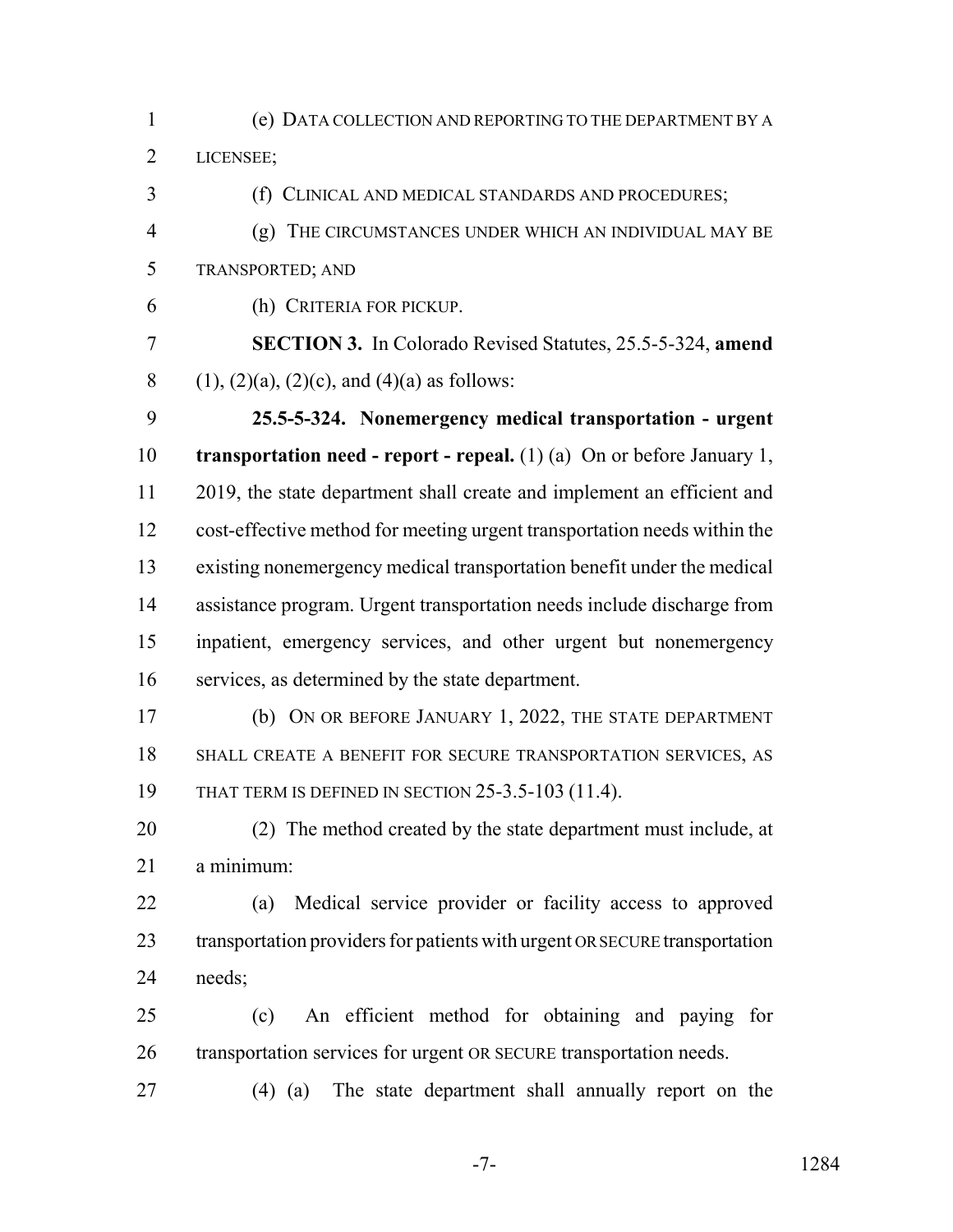implementation and effectiveness of the process created in this section for meeting urgent AND SECURE transportation needs within the nonemergency medical transportation benefit AND SECURE TRANSPORTATION SERVICES BENEFIT. The state department shall present 5 the report as part of its annual presentation "STATE MEASUREMENT FOR ACCOUNTABLE, RESPONSIVE, AND TRANSPARENT (SMART) GOVERNMENT ACT" PRESENTATION REQUIRED BY SECTION 2-7-203 to the health and human services committee of the senate and the public health CARE and human services committee of the house of representatives, or 10 any successor committees. as required pursuant to section 2-7-203. **SECTION 4.** In Colorado Revised Statutes, 25-27.6-102, **add** (12.7) as follows: **25-27.6-102. Definitions.** As used in this article 27.6, unless the context otherwise requires: (12.7) "SECURE TRANSPORTATION" HAS THE SAME MEANING AS SET FORTH IN SECTION 25-3.5-103 (11.4). **SECTION 5.** In Colorado Revised Statutes, 27-60-104, **amend** (7) as follows: **27-60-104. Behavioral health crisis response system - crisis service facilities - walk-in centers - mobile response units - report.** (7) The state department shall explore solutions for addressing secure 22 transportation of individuals placed on a seventy-two-hour treatment and evaluation hold pursuant to article 65 of this title 27 and shall, ON OR BEFORE JANUARY 2023, INCLUDE THE FOLLOWING INFORMATION AS PART OF ITS "STATE MEASUREMENT FOR ACCOUNTABLE, RESPONSIVE, AND TRANSPARENT (SMART) GOVERNMENT ACT" PRESENTATION REQUIRED BY SECTION 2-7-203: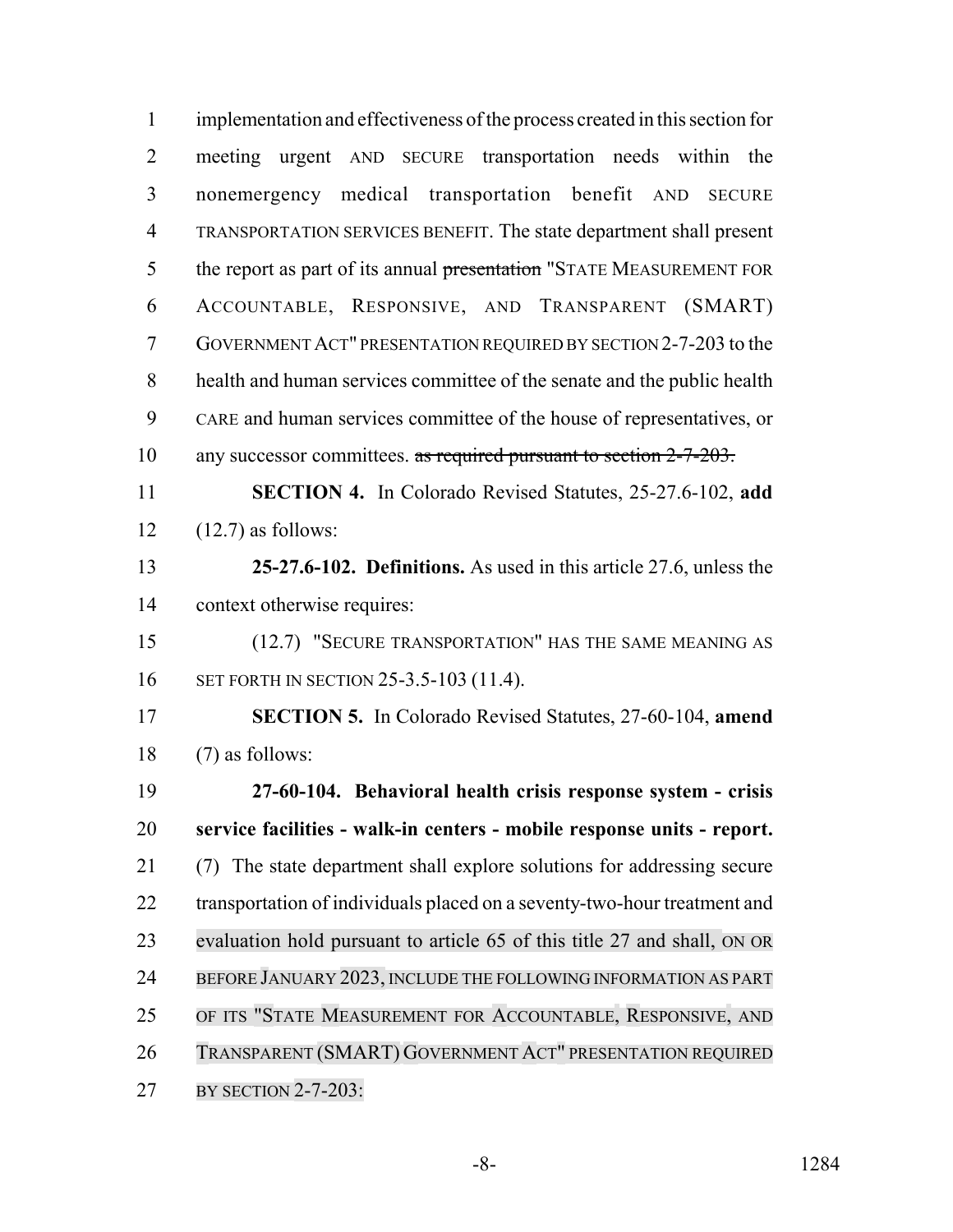(a) HOW CRISIS CONTRACTORS ARE FACILITATING THE USE OF SECURE TRANSPORTATION OR CONTRACTING WITH SECURE TRANSPORTATION LICENSEES; AND

 (b) HOW THE STATE DEPARTMENT HAS SUPPORTED AND ENCOURAGED CRISIS CONTRACTORS TO INCLUDE SECURE TRANSPORTATION IN THE BEHAVIORAL HEALTH CRISIS RESPONSE SYSTEM.

 **SECTION 6.** In Colorado Revised Statutes, 27-65-107, **amend** (8) as follows:

 **27-65-107. Certification for short-term treatment - procedure.** (8) Whenever it appears to the court, by reason of a report by the treating professional person or any other report satisfactory to the court, that a respondent detained for evaluation and treatment or certified for treatment should be transferred to another facility for treatment and the safety of the respondent or the public requires that the respondent be transported by 16 SECURE TRANSPORTATION, AS DEFINED IN SECTION 25-3.5-103 (11.4), OR 17 a sheriff, the court may issue an order directing the sheriff or his or her THE SHERIFF'S designee to deliver the respondent to the designated facility.

 **SECTION 7.** In Colorado Revised Statutes, 40-10.1-105, **amend** 21 (1) introductory portion and  $(1)(d)$  as follows:

- **40-10.1-105. Transportation not subject to regulation.** (1) The 23 following types of transportation are not subject to regulation under this 24 article PURSUANT TO THIS ARTICLE 10.1:
- (d) Transportation by hearses, ambulances, SECURE TRANSPORTATION, AS DEFINED IN SECTION 25-3.5-103 (11.4), or other emergency vehicles;